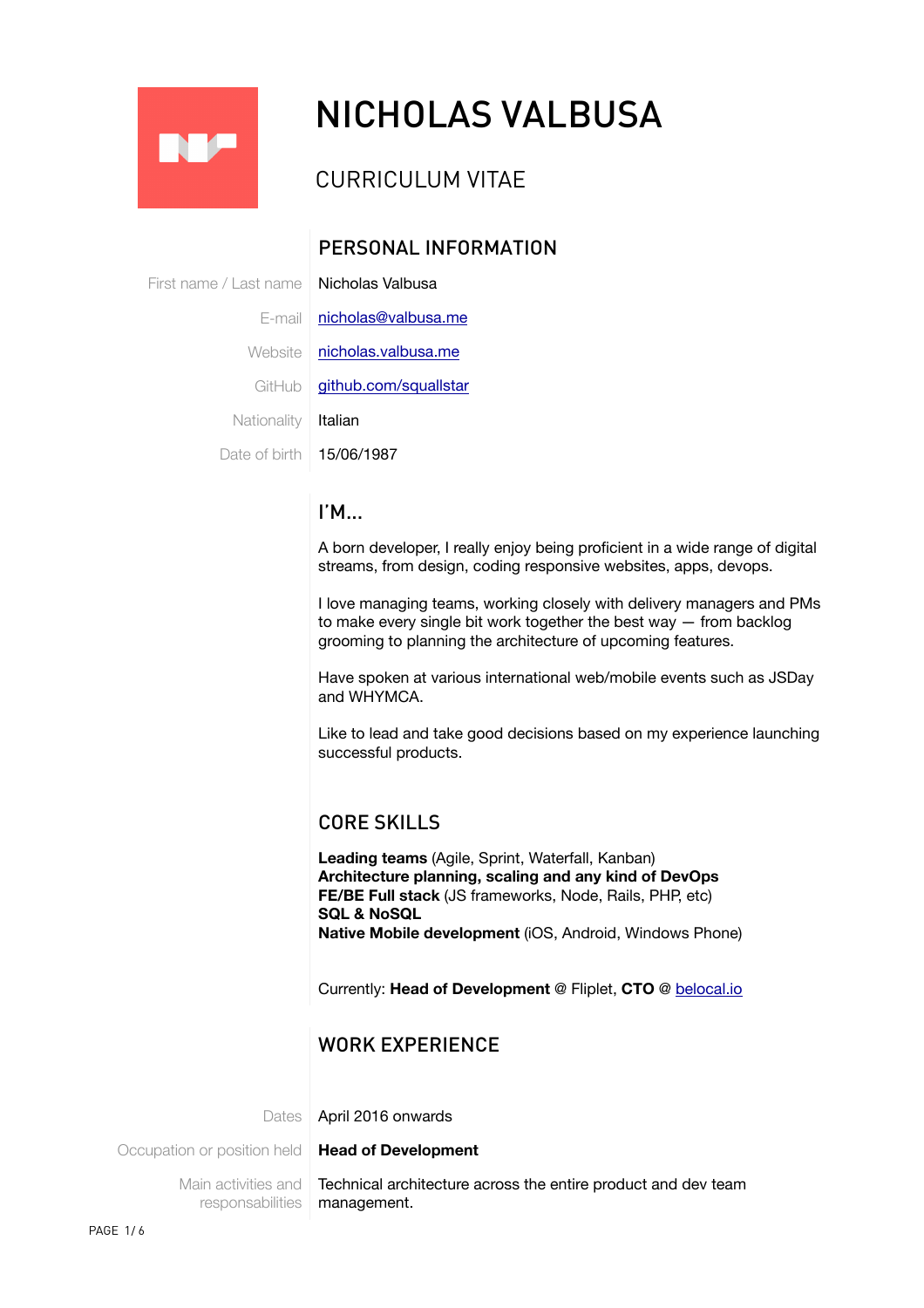| Name and address of<br>employer         | Fliplet - London (UK)<br>www.fliplet.com                                                                                                                                                                                                                       |
|-----------------------------------------|----------------------------------------------------------------------------------------------------------------------------------------------------------------------------------------------------------------------------------------------------------------|
| Type of business or sector              | Start-up                                                                                                                                                                                                                                                       |
|                                         |                                                                                                                                                                                                                                                                |
| Dates                                   | January 2015 - March 2016                                                                                                                                                                                                                                      |
| Occupation or position held             | Lead Technologist / Tech Lead                                                                                                                                                                                                                                  |
| Main activities and<br>responsabilities | Leading a team @ DIG (Digital Innovation Group) of DigitasLBi.<br>Agile Sprint, currently working with: Node.js (Express), MongoDB,<br>AngularJS, AWS EC2, Vagrant, Chef, Heroku, Docker, BDD.                                                                 |
| Name and address of<br>employer         | DigitasLBi - London (UK)<br>www.digitaslbi.com                                                                                                                                                                                                                 |
| Type of business or sector              | Digital Agency                                                                                                                                                                                                                                                 |
|                                         |                                                                                                                                                                                                                                                                |
| Dates                                   | December 2014 - August 2015                                                                                                                                                                                                                                    |
| Occupation or position held             | <b>CTO</b>                                                                                                                                                                                                                                                     |
| Main activities and<br>responsabilities | Co-Founder & CTO @ Belocal.                                                                                                                                                                                                                                    |
| Name and address of<br>employer         | Belocal - London (UK)<br>belocal.io                                                                                                                                                                                                                            |
| Type of business or sector              | Start-up                                                                                                                                                                                                                                                       |
|                                         |                                                                                                                                                                                                                                                                |
| Dates                                   | August 2013 - December 2014                                                                                                                                                                                                                                    |
| Occupation or position held             | Lead Developer / Technical manager                                                                                                                                                                                                                             |
| Main activities and<br>responsabilities | Led a team of $~10$ ppl while building a webapp using a Backbone<br>+Marionette+Rails stack. ElasticSearch Rails API, Jasmine TDD and<br>everything in between. Also developed native Android & iOS apps.                                                      |
| Name and address of<br>employer         | Cronycle - London (UK)<br>www.cronycle.com                                                                                                                                                                                                                     |
| Type of business or sector              | Start-up                                                                                                                                                                                                                                                       |
|                                         |                                                                                                                                                                                                                                                                |
| Dates                                   | July 2012 - July 2013                                                                                                                                                                                                                                          |
| Occupation or position held             | <b>Lead Full-stack Engineer</b>                                                                                                                                                                                                                                |
| Main activities and<br>responsabilities | Developed e-learning cutting-edge apps for desktop and mobile phones.<br>I've used the most popular frameworks and technologies as well as<br>social networks integrations.<br>Full-stack developer for single page webapps (Marionette) & Rails back-<br>end. |
| Name and address of<br>employer         | Quipper Ltd - London (UK)<br>www.quipper.com                                                                                                                                                                                                                   |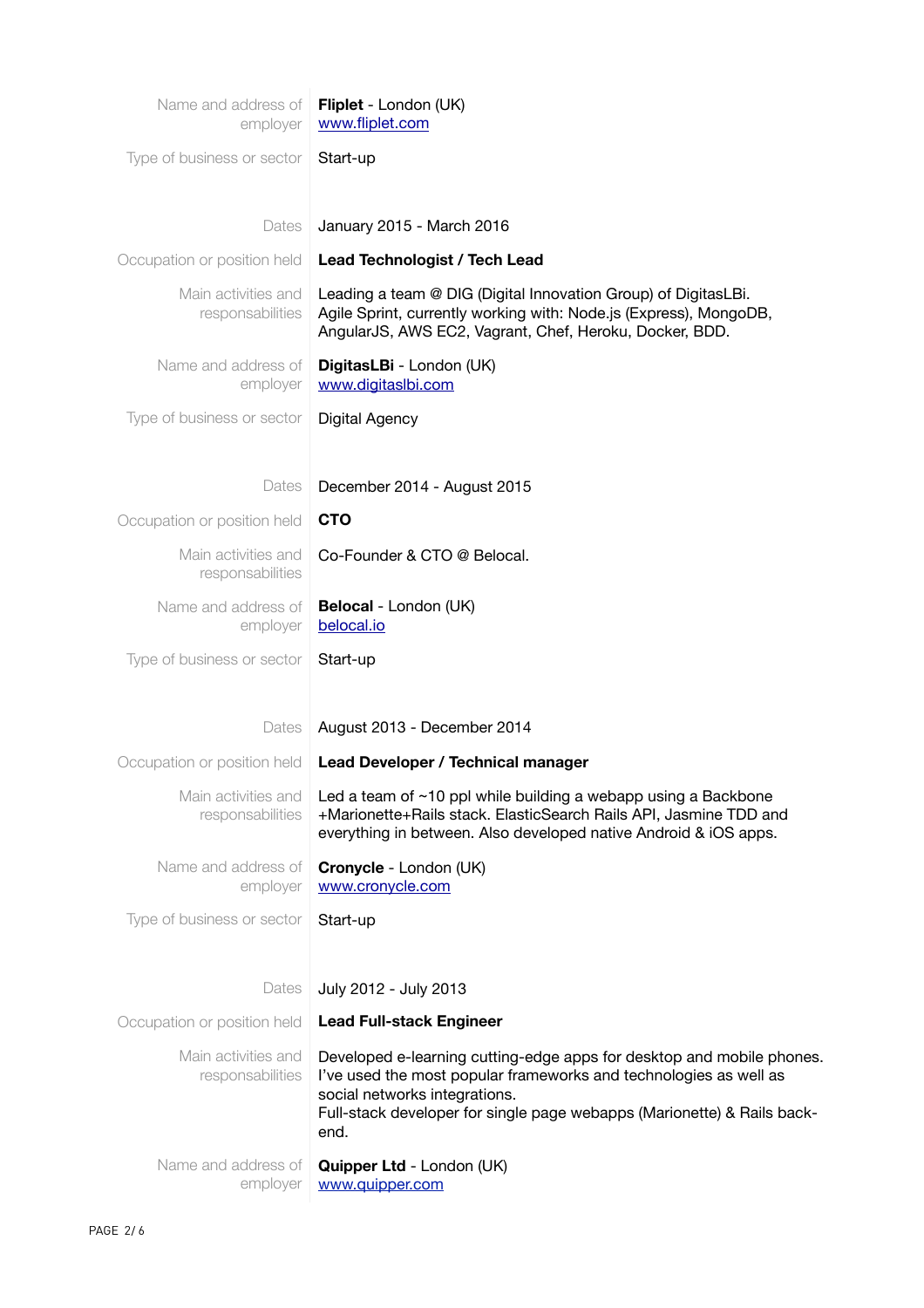| Type of business or sector   E-Learning Start-up |                                                                                                                                                                                                                                                                                                                                                                  |
|--------------------------------------------------|------------------------------------------------------------------------------------------------------------------------------------------------------------------------------------------------------------------------------------------------------------------------------------------------------------------------------------------------------------------|
|                                                  |                                                                                                                                                                                                                                                                                                                                                                  |
| Dates                                            | April 2010 onwards                                                                                                                                                                                                                                                                                                                                               |
| Occupation or position held                      | <b>Senior Full-stack &amp; Mobile Developer</b>                                                                                                                                                                                                                                                                                                                  |
| Main activities and<br>responsabilities          | Lead iOS developer for many iPhone/iPad native apps (Objective-C):<br>Managed a small team of 4 developers, we made complex iOS apps<br>using the most popular frameworks and technologies. I worked a lot with<br>RESTful services, all device hardware capabilities, social networks<br>integrations and much more. ~15 apps released on the App Store so far. |
|                                                  | Front-end developer of tons web/mobile websites and web applications<br>(HTML, CSS, JS).<br>Web and Software developer using the most populars MVC frameworks<br>(Zend framework, Codelgniter, .NET).<br>UX Designer for web applications and mobile native apps.                                                                                                |
| Name and address of<br>employer                  | Intesys Web Agency - via Roveggia 122/A, 37136 Verona (VR), ITALY<br>www.intesys.it - +39 045 503663                                                                                                                                                                                                                                                             |
| Type of business or sector                       | Web Agency                                                                                                                                                                                                                                                                                                                                                       |
| Dates                                            | April 2008 to May 2011                                                                                                                                                                                                                                                                                                                                           |
| Occupation or position held                      | <b>Full-stack Web Developer (LAMP)</b>                                                                                                                                                                                                                                                                                                                           |
| Main activities and<br>responsabilities          | Developer of websites, web and desktop applications.<br>I also developed an Advertising platform that deploys thousands of<br>banners everyday and an E-commerce from scratch.<br>SEO/SEM and Analytics analysis.                                                                                                                                                |
| Name and address of<br>employer                  | GoClick Limited - London (UK)                                                                                                                                                                                                                                                                                                                                    |
| Type of business or sector   Web Agency          |                                                                                                                                                                                                                                                                                                                                                                  |
| Dates                                            | September 2007 to March 2008                                                                                                                                                                                                                                                                                                                                     |
| Occupation or position held                      | <b>Web Developer (LAMP)</b>                                                                                                                                                                                                                                                                                                                                      |
| Main activities and<br>responsabilities          | Developer of many websites written in PHP.<br>Graphic designer of brochures and printed/web ads.<br>I designed also a turistic guide of Italy (AltaQuota, ~500 paper pages).<br>Developer of the database currently used by the most of Italian Golf<br>Clubs.                                                                                                   |
| Name and address of<br>employer                  | <b>NSC Srl</b> - Verona (Italy)                                                                                                                                                                                                                                                                                                                                  |
| Dates                                            | 2004-2006                                                                                                                                                                                                                                                                                                                                                        |
| Occupation or position held                      | System and network administrator                                                                                                                                                                                                                                                                                                                                 |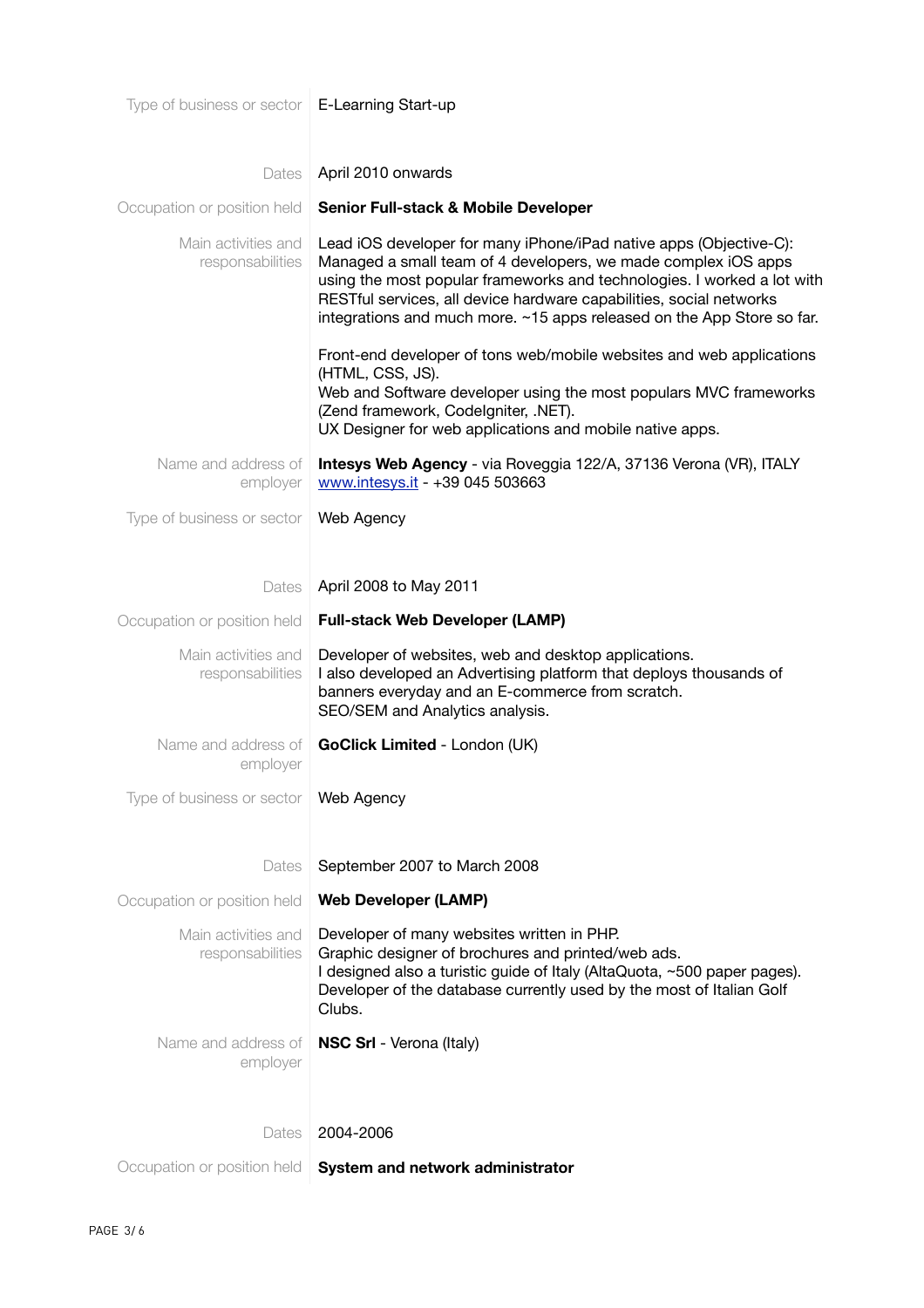| responsabilities                                   | Main activities and What basically today you would call "DevOps".<br>Helpdesk support and windows/linux servers configuration. |
|----------------------------------------------------|--------------------------------------------------------------------------------------------------------------------------------|
| Name and address of<br>employer                    | CED - Centro Elaborazione Dati<br>Azienda Ospedaliera di Verona - Verona (Italy)                                               |
|                                                    |                                                                                                                                |
|                                                    | <b>EDUCATION AND TRAINING</b>                                                                                                  |
| Dates                                              | 2001-2007                                                                                                                      |
| Title of qualification awarded                     | <b>Computer Engineer</b> - Computer science                                                                                    |
| Principal subjects/<br>occupational skills covered | Programming languages, Network services, SQL and much more.                                                                    |
| Name and type of organization                      | Guglielmo Marconi - Verona (Italy)                                                                                             |
|                                                    |                                                                                                                                |
| Dates                                              | 2007-2010                                                                                                                      |
| Title of qualification awarded                     | <b>Big data &amp; SQL Engineer</b>                                                                                             |
| Name and type of organization                      | Guglielmo Marconi - Verona (Italy)                                                                                             |
|                                                    |                                                                                                                                |
|                                                    |                                                                                                                                |
|                                                    |                                                                                                                                |
|                                                    | <b>SPEECHS &amp; SEMINARS AS TEACHER</b>                                                                                       |
| Date                                               | 13.04.2016                                                                                                                     |
| Title of the speech                                | <b>Full-stack development with Meteor</b>                                                                                      |
| Event                                              | <b>FEVR</b>                                                                                                                    |
|                                                    | Verona, Italy                                                                                                                  |
| Date                                               | 10.07.2015                                                                                                                     |
| Title of the speech                                | Meteor.js                                                                                                                      |
| Event                                              | <b>Full-stack Conference</b><br>London                                                                                         |
|                                                    |                                                                                                                                |
| Date                                               | 14.05.2014                                                                                                                     |
| Title of the speech                                | Make your Backbone application dance                                                                                           |
| Event                                              | <b>JSDAY 2014</b>                                                                                                              |
|                                                    | Verona, Italy - http://2014.jsday.it/                                                                                          |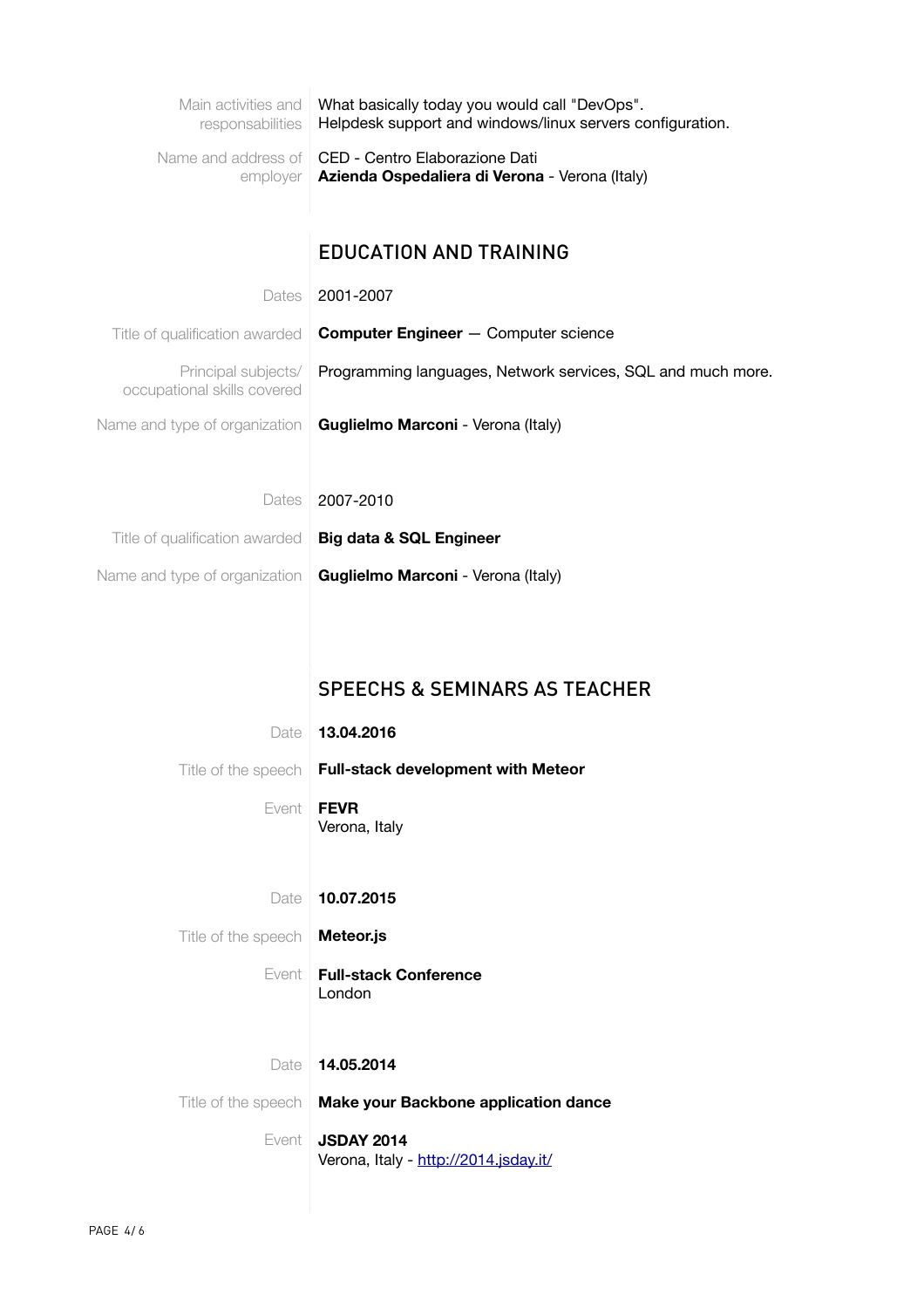| Date                                     | 25.05.2013                                                                                                                                                                                                             |
|------------------------------------------|------------------------------------------------------------------------------------------------------------------------------------------------------------------------------------------------------------------------|
|                                          | Title of the speech   Apple Bonjour: Let's talk                                                                                                                                                                        |
| Event                                    | <b>WHYMCA</b> (Mobile developer conference)<br>Milano, ITALY - www.whymca.org                                                                                                                                          |
| Date                                     | 15.05.2012                                                                                                                                                                                                             |
| Title of the speech                      | Bancha versus Wordpress, Drupal and Joomla                                                                                                                                                                             |
| Event                                    | The Digital League - www.thedigitalleague.org                                                                                                                                                                          |
| Date                                     | 2012                                                                                                                                                                                                                   |
| Title of the speechs                     | - Objective-C and iOS<br>- Introduction to Bancha CMS                                                                                                                                                                  |
| Event                                    | Intesys Academy - Intesys Talks - Verona (ITALY) - www.intesys.it                                                                                                                                                      |
| Date                                     | 20.05.2011                                                                                                                                                                                                             |
| Title of the speech                      | <b>Webkit Meets Native development</b>                                                                                                                                                                                 |
| Event                                    | <b>WHYMCA</b> (Mobile developer conference)<br>Milano, ITALY - www.whymca.org                                                                                                                                          |
| Date                                     | 2011                                                                                                                                                                                                                   |
| Title of the speechs                     | - GIT Versus X<br>- Photoshop Workshop<br>- Codelgniter: Faster, stronger, better<br>- An introduction to Objective-C                                                                                                  |
| Event                                    | Intesys Talks - Verona (ITALY) - www.intesys.it                                                                                                                                                                        |
|                                          | PERSONAL SKILLS AND COMPETENCES                                                                                                                                                                                        |
| Mother tongue                            | Italian                                                                                                                                                                                                                |
| Other languages                          | English, Elementary Japanese                                                                                                                                                                                           |
| Social skills and competences            | Team work: I usually work in small and medium sized teams (3-20<br>people) as a Technical Lead or Lead SW Engineer/Architect.                                                                                          |
| Organisational skills and<br>competences | I always join as an active part on the projects, working directly with the<br>clients and discussing with them about critical aspects, such as planning<br>the architecture and user journeys among many other things. |